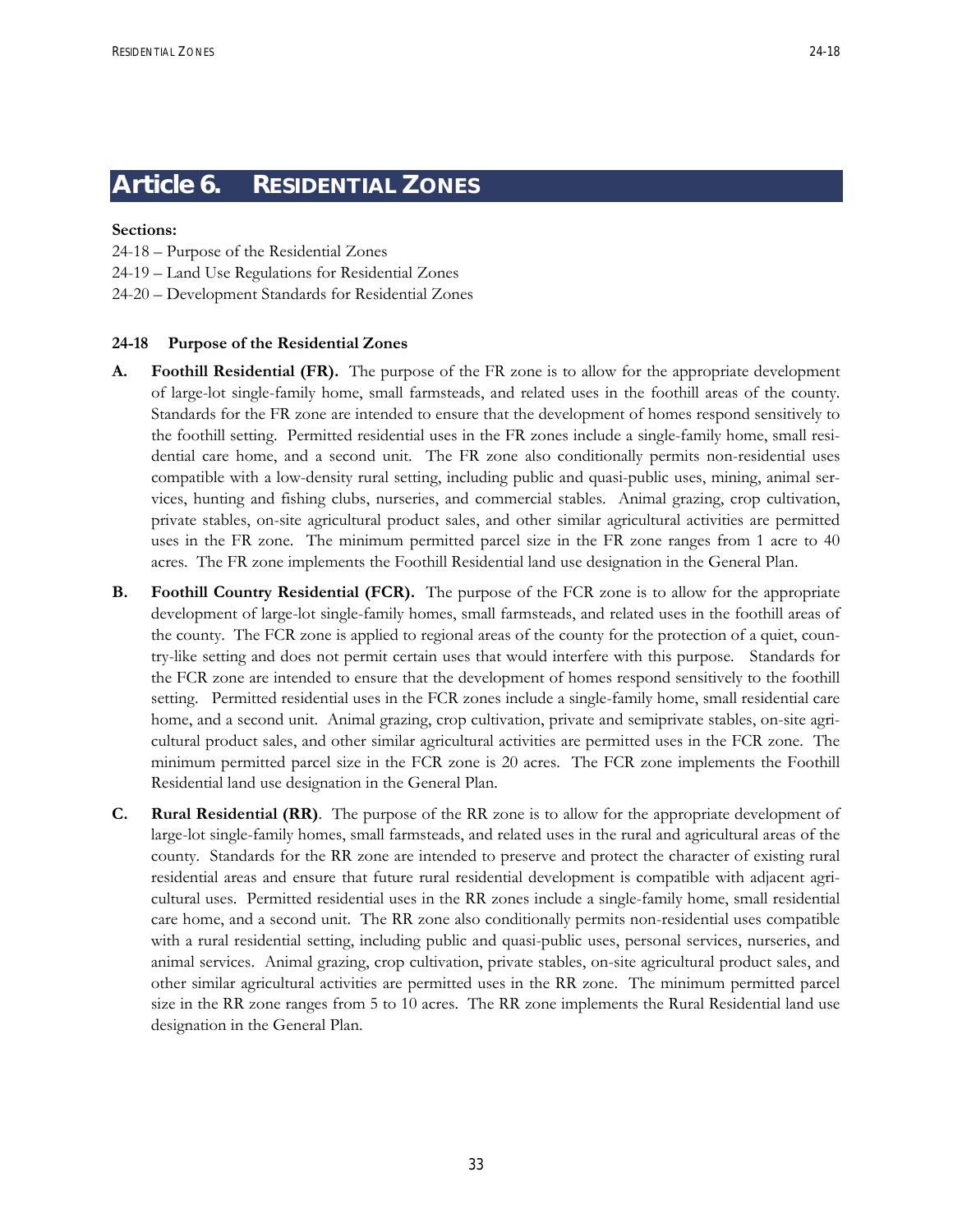- **D. Rural Country Residential (RCR).** The purpose of the RCR zone is to allow for the appropriate development of large-lot single-family homes, small farmsteads, and related uses in the rural and agricultural areas of the county. The RCR zone is applied to regional areas of the county for the protection of a quiet, country-like setting and does not permit certain uses that would interfere with this purpose. Standards for the RCR zone are intended to preserve and protect the character of existing rural residential areas and ensure that future rural residential development is compatible with adjacent agricultural uses. Permitted residential uses in the RCR zones include a single-family home, small residential care home, and a second unit. Animal grazing, crop cultivation, private and semiprivate stables, on-site agricultural product sales, and other similar agricultural activities are permitted uses in the RCR zone. The minimum permitted parcel size in the RCR zone is 10 acres. The RCR zone implements the Rural Residential land use designation in the General Plan.
- **E. Very Low Density Residential (VLDR)**. The purpose of the VLDR zone is to allow for singlefamily homes and related uses in residential neighborhoods within the county. Standards for the VLDR zone are intended to preserve and protect the character of existing neighborhoods and to ensure that new residential neighborhoods provide an appropriate transition from rural to more developed areas. Permitted residential uses in the VLDR zones include single-family homes, small residential care homes, second units, , animal grazing, on-site agricultural product sales, and private stables. . The VLDR zone also conditionally permits non-residential uses compatible with a residential setting, including public and quasi-public uses, golf courses, park and recreational facilities, personal services, animal-keeping, large residential care homes, and medical offices and clinics. The minimum permitted parcel size in the VLDR zone is 1 acre. The VLDR zone implements the Very Low Density Residential land use designation in the General Plan.
- **F. Very Low Density Country Residential (VLDCR)**. The purpose of the VLDCR zone is to allow large lot single-family homes and related uses in existing residential neighborhoods that are adjacent to or surrounded by areas with uses of a different type or residential uses of a different density. Standards for the VLDCR zone are intended to preserve and protect the character of existing residential neighborhoods. Permitted residential uses in the VLDCR zones include single-family homes, small residential care homes, second units, animal grazing, on-site agricultural product sales, and private stables. The VLDCR zone conditionally permits uses compatible with a low-density residential setting including semiprivate stables animal keeping, and major home-occupations The minimum permitted parcel size in the VLDCR zone is 1 acre. The VLDCR zone implements the Very Low Density Residential land use designation in the General Plan.
- **G. Low Density Residential (LDR)**. The purpose of the LDR zone is to allow for a mixture of housing types in a low density setting. Standards for the LDR zone are intended to preserve and protect the character of existing neighborhoods. Permitted housing types in the LDR zones include single-family homes and second units. Non-residential uses conditionally permitted in the LDR zone include public and quasi-public uses, park and recreational facilities, personal services, and medical offices and clinics. The maximum permitted residential density in the LDR zone is three dwelling units per acre. The LDR zone implements the Low Density Residential land use designation in the General Plan.
- **H. Medium Density Residential (MDR)**. The purpose of the MDR zone is to allow for a mixture of housing types in a medium density setting. Permitted housing types in the MDR zones include single-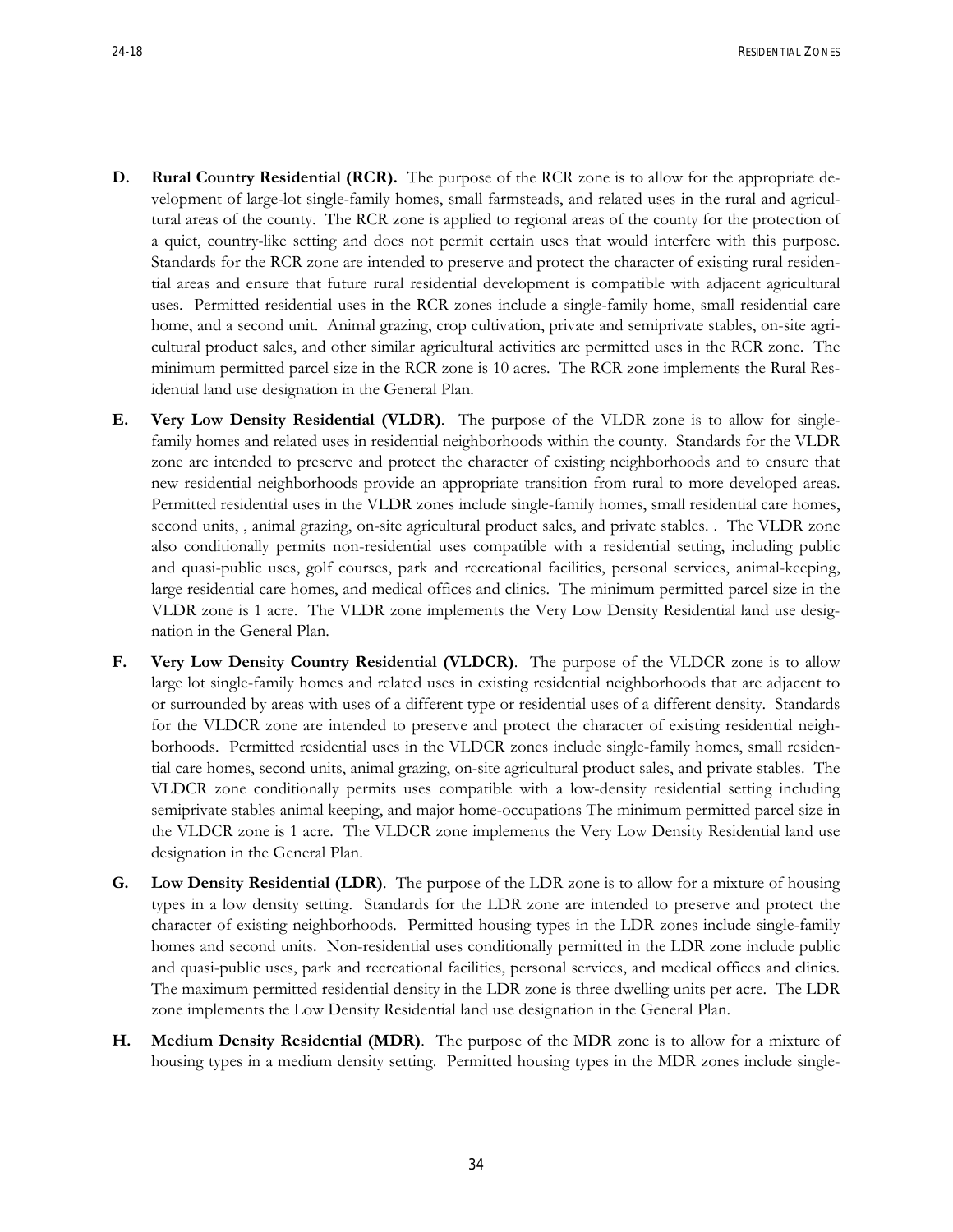RESIDENTIAL ZONES 24-19

family homes, duplex homes, and second units. Non-residential uses conditionally permitted in the MDR zone include public and quasi-public uses, park and recreational facilities, personal services, medical offices and clinics, and general retail. The maximum permitted residential density in the MDR zone is six dwelling units per acre. The MDR zone implements the Medium Density Residential land use designation in the General Plan.

- **I. Medium High Density Residential (MHDR)**. The purpose of the MHDR zone is to allow for a mixture of housing types in a medium high density setting. Permitted housing types in the MHDR zone include single-family homes, duplex homes, multi-family dwellings, and second units. The MHDR zone also conditionally permits mobile home parks. Non-residential uses conditionally permitted in the MHDR zone include public and quasi-public uses, park and recreational facilities, personal services, medical offices and clinics, and general retail. The maximum permitted residential density in the MHDR zone is 14 dwelling units per acre. The MDHR zone implements the Medium High Density Residential land use designation in the General Plan.
- **J. High Density Residential (HDR).** The purpose of the HDR zone is to allow for a mixture of housing types in a high density setting. Permitted housing types in the HDR zones include single-family homes, duplex homes, multi-family dwellings, and second units. The HDR zone also conditionally permits mobile home parks. Non-residential uses conditionally permitted in the HDR zone include public and quasi-public uses, park and recreational facilities, personal services, medical offices and clinics, and general retail. Permitted residential density in the HDR zone ranges from a minimum of 14 dwelling units per acre to a maximum of 20 dwelling units per acre. The HDR zone implements the High Density Residential land use designation in the General Plan.
- **K. Very High Density Residential (VHDR).** The purpose of the VHDR zone is to allow for a mixture of housing types at the highest residential densities in unincorporated Butte County. Permitted housing types in the VHDR zones include single-family homes, duplex homes, multi-family dwellings, , and second units. The VHDR zone also conditionally permits mobile home parks. Non- residential uses conditionally permitted in the VHDR zone include public and quasi-public uses, park and recreational facilities, personal services, medical offices and clinics, and general retail. Permitted residential density in the VHDR zone ranges from a minimum of 20 dwelling units per acre to a maximum of 30 dwelling units per acre. The VHDR zone implements the Very High Density Residential land use designation in the General Plan.

## **24-19 Land Use Regulations for Residential Zones**

**A. Permitted Uses.** Table 24-19-1 (Permitted Land Uses in the Residential Zones) identifies land uses permitted in the residential zones.

#### **24-20 Development Standards for Residential Zones**

**A. Foothill Residential (FR Sub-Zones)**. The FR zone is divided into six sub-zones, each with its own minimum parcel size. All standards that apply to the FR zone in general also apply to each individual sub-zone, except for minimum parcel area as specified in Table 24-20-1 (Parcel Size and Density for Residential Zones) .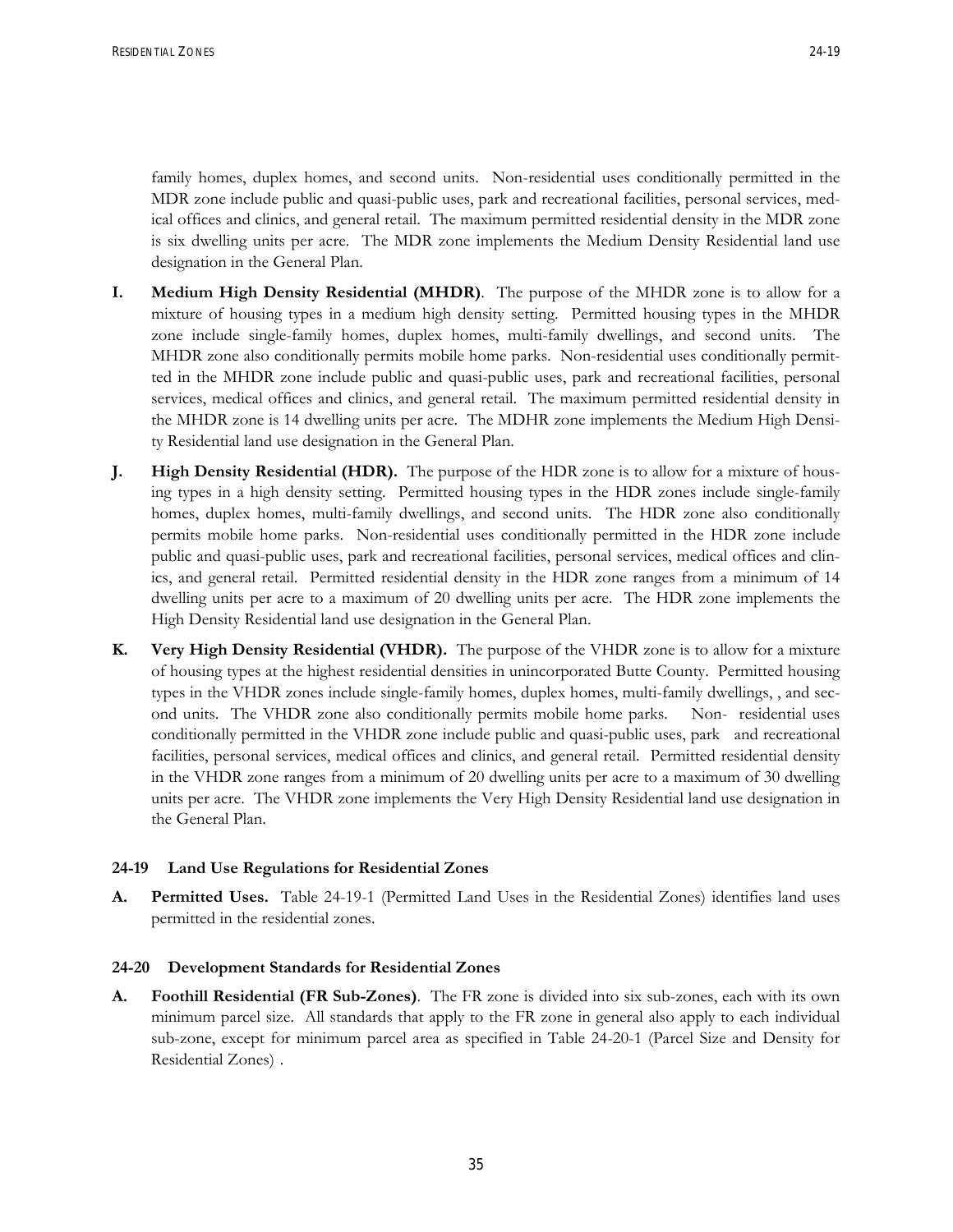| ×<br>۰. |
|---------|
|         |

| Key<br>$\mathbf P$<br>Permitted use, subject to                                                                                    | Zone                     |                          |                          |                          |                              |                          |                          |                              |                          |                              |                          |                                         |
|------------------------------------------------------------------------------------------------------------------------------------|--------------------------|--------------------------|--------------------------|--------------------------|------------------------------|--------------------------|--------------------------|------------------------------|--------------------------|------------------------------|--------------------------|-----------------------------------------|
| Zoning Clearance<br>Administrative Permit<br>A<br>required<br>M Minor Use Permit required<br>$\mathbf C$<br>Conditional Use Permit |                          |                          |                          |                          |                              |                          |                          |                              |                          |                              |                          |                                         |
| required                                                                                                                           | <b>FR</b>                | <b>FCR</b>               | $\mathbf{R}$             | <b>RCR</b>               | <b>VLDR</b>                  |                          |                          |                              |                          |                              |                          | Applicable                              |
| Use not allowed                                                                                                                    |                          |                          |                          |                          | <b>Agriculture Uses</b>      |                          |                          |                              |                          |                              |                          | VLDCR LDR MDR MHDR HDR VHDR Regulations |
|                                                                                                                                    |                          |                          |                          |                          |                              |                          |                          |                              |                          |                              |                          |                                         |
| Agricultural Processing                                                                                                            | $\overline{a}$           | $\overline{a}$           | $\overline{\phantom{m}}$ | $\overline{a}$           |                              | $\centerdot$             | $\centerdot$             | $\overline{a}$               | $\frac{1}{2}$            | $\frac{1}{2}$                | $\frac{1}{2}$            |                                         |
| Animal Grazing                                                                                                                     | $\mathbf{P}$             | $\rm P$                  | $\mathbf{P}$             | $\mathbf{P}$             | $\mathbf{P}$                 | $\mathbf{P}$             | $\overline{a}$           | $\overline{a}$               | $\overline{a}$           | $\overline{a}$               | $\overline{a}$           | Section<br>24-158                       |
| Animal Processing                                                                                                                  | $\overline{a}$           | $\overline{\phantom{0}}$ | $\overline{a}$           | $\overline{\phantom{a}}$ | $\overline{\phantom{0}}$     | $\frac{1}{2}$            | $\overline{a}$           | $\overline{a}$               | $\overline{\phantom{0}}$ | $\centerdot$                 | $\overline{a}$           |                                         |
| Animal Processing, Custom                                                                                                          | ${\bf p}$                | $\rm P$                  | $\mathbf{P}$             | $\rm{P}$                 | $\qquad \qquad \blacksquare$ | $\overline{a}$           | $\overline{a}$           | $\qquad \qquad \blacksquare$ | $\overline{\phantom{0}}$ | $\qquad \qquad \blacksquare$ | $\overline{a}$           |                                         |
| Feed Store                                                                                                                         | $\overline{a}$           | $\overline{a}$           | $\overline{a}$           | $\overline{a}$           | $\overline{a}$               | $\overline{a}$           | $\overline{a}$           | $\overline{a}$               | $\overline{a}$           | $\overline{\phantom{m}}$     | $\overline{a}$           |                                         |
| Crop Cultivation                                                                                                                   | $\mathbf{p}$             | $\mathbf{P}$             | $\mathbf{P}$             | $\mathbf{P}$             | $\mathbf{P}$                 | $\mathbf{p}$             | $\overline{a}$           | $\overline{a}$               | $\overline{a}$           | $\overline{a}$               | $\overline{a}$           |                                         |
| Intensive Animal Opera-<br>tions                                                                                                   |                          | $\overline{a}$           | $\overline{a}$           | $\overline{a}$           | $\overline{a}$               | $\overline{a}$           | $\overline{a}$           | $\overline{a}$               | $\overline{a}$           | $\overline{a}$               | $\overline{a}$           |                                         |
| Stables, Commercial                                                                                                                | C[3]                     | C[3]                     | C[3]                     | C[3]                     | $\overline{\phantom{a}}$     | $\blacksquare$           | $\overline{\phantom{a}}$ | $\overline{\phantom{a}}$     | $\overline{\phantom{0}}$ | $\overline{a}$               | $\overline{a}$           |                                         |
| Stables, Private                                                                                                                   | $\mathbf{p}$             | $\mathbf{P}$             | $\rm{P}$                 | $\mathbf{P}$             | $\mathbf{P}$                 | $\mathbf{P}$             | $\overline{a}$           | $\overline{a}$               | $\overline{\phantom{0}}$ | $\overline{\phantom{m}}$     | $\overline{\phantom{0}}$ |                                         |
| Stables, Semiprivate                                                                                                               | P[3]                     | P[3]                     | P[3]                     | P[3]                     | M[3]                         | M                        | $\overline{a}$           |                              | $\overline{a}$           | $\overline{a}$               | $\overline{a}$           |                                         |
| <b>Natural Resource Uses</b>                                                                                                       |                          |                          |                          |                          |                              |                          |                          |                              |                          |                              |                          |                                         |
| Forestry and Logging                                                                                                               | $\mathbf{P}$             | ${\bf p}$                | $\overline{a}$           | $\overline{a}$           | $\overline{a}$               | $\overline{a}$           | $\overline{a}$           | $\overline{a}$               | $\overline{a}$           | $\overline{a}$               | $\overline{a}$           |                                         |
| Mining and Surface Mining<br>Operations                                                                                            | C[4]                     | C[4]                     | $\overline{\phantom{0}}$ | $\overline{a}$           | $\overline{a}$               | $\overline{a}$           | $\overline{a}$           | $\overline{a}$               | $\overline{a}$           | $\overline{a}$               | L,                       |                                         |
| Oil and Gas Extraction,<br>including reinjection wells<br>for natural gas                                                          | $\overline{a}$           | $\overline{a}$           | $\overline{a}$           | $\overline{a}$           | $\overline{a}$               | $\overline{a}$           | $\overline{a}$           | $\overline{a}$               | $\overline{a}$           | $\overline{a}$               | $\overline{a}$           |                                         |
| Timber Processing                                                                                                                  | $\overline{a}$           | $\overline{a}$           | $\overline{a}$           |                          |                              | $\overline{a}$           | $\overline{a}$           |                              | $\overline{a}$           | $\overline{a}$               | $\overline{a}$           |                                         |
|                                                                                                                                    |                          |                          |                          |                          | <b>Residential Uses</b>      |                          |                          |                              |                          |                              |                          |                                         |
| Agricultural Worker<br>Housing Center                                                                                              | $\overline{a}$           | ÷                        | $\overline{a}$           |                          |                              | ÷,                       | $\overline{a}$           | $\overline{a}$               | L,                       | $\overline{a}$               | $\overline{a}$           |                                         |
| Caretaker Quarters                                                                                                                 | $\overline{\phantom{a}}$ |                          | $\overline{a}$           |                          | $\overline{a}$               | $\overline{a}$           | $\overline{a}$           |                              | $\overline{a}$           | $\overline{a}$               | $\overline{a}$           |                                         |
| Duplex Homes                                                                                                                       | $\overline{a}$           |                          | $\overline{a}$           | L,                       | $\overline{a}$               | $\overline{\phantom{m}}$ | $\overline{a}$           | $\overline{P}$               | $\, {\bf p}$             | $\, {\bf p}$                 | $\rm P$                  |                                         |
| Home Occupations -<br>Major                                                                                                        | $\mathbf M$              | $\mathbf M$              | $\mathbf M$              | $\mathbf M$              | $\mathbf M$                  | $\mathbf M$              | $\mathbf M$              | $\mathbf M$                  | $\mathbf M$              | $\mathbf M$                  | $\mathbf M$              | Section<br>24-162                       |
| Home Occupations -<br>Minor                                                                                                        | $\boldsymbol{A}$         | $\mathbf{A}$             | $\boldsymbol{A}$         | A                        | A                            | $\boldsymbol{A}$         | $\boldsymbol{A}$         | $\boldsymbol{A}$             | $\boldsymbol{A}$         | $\boldsymbol{A}$             | А                        | Section<br>24-162                       |
| Live/Work Unit                                                                                                                     | $\overline{\phantom{0}}$ | $\overline{\phantom{0}}$ | $\frac{1}{2}$            | $\overline{\phantom{a}}$ | $\overline{\phantom{0}}$     | $\overline{\phantom{a}}$ | $\overline{\phantom{0}}$ | $\overline{\phantom{0}}$     | $\frac{1}{2}$            | $\overline{\phantom{0}}$     | $\overline{\phantom{0}}$ |                                         |
| Mobile Home Park                                                                                                                   | $\overline{a}$           | ÷                        | $\frac{1}{2}$            | ÷                        | $\qquad \qquad \blacksquare$ | $\overline{\phantom{a}}$ | $\overline{\phantom{a}}$ | $\centerdot$                 | $\mathsf C$              | ${\cal C}$                   | ${\cal C}$               | Section<br>24-167                       |
| Multiple-Family Dwelling                                                                                                           | ÷                        | ÷,                       | $\overline{\phantom{0}}$ | ä,                       | $\overline{\phantom{a}}$     | $\Box$                   | $\bar{\phantom{a}}$      | $\overline{\phantom{0}}$     | ${\bf p}$                | ${\bf p}$                    | $\rm{P}$                 |                                         |

TABLE 24-19-1 PERMITTED LAND USES IN THE RESIDENTIAL ZONES [1] [2]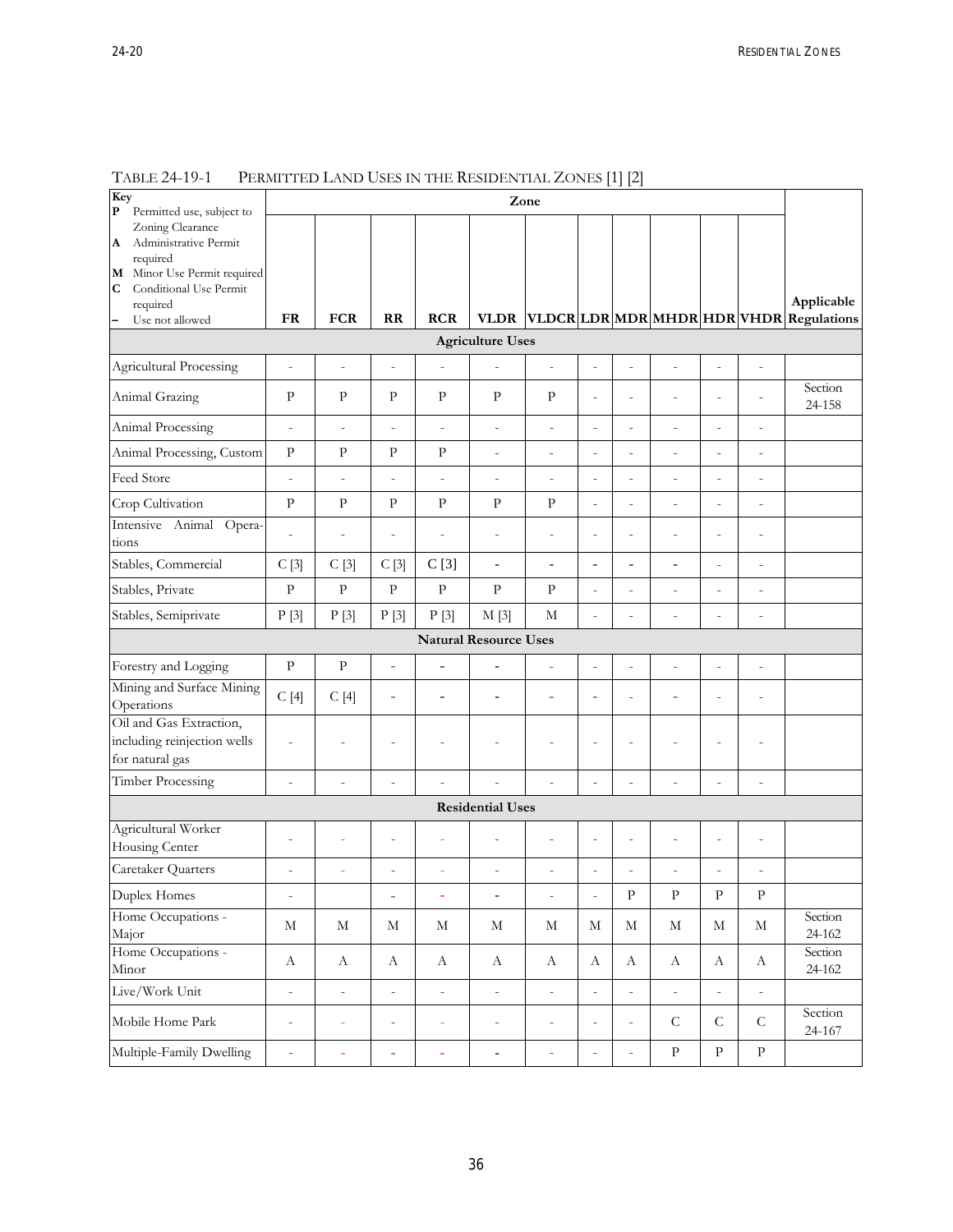| Key<br>$\mathbf{P}$<br>Permitted use, subject to                                                                         | Zone                     |                          |                          |                          |                          |                          |                          |                          |                          |                          |                          |                                         |
|--------------------------------------------------------------------------------------------------------------------------|--------------------------|--------------------------|--------------------------|--------------------------|--------------------------|--------------------------|--------------------------|--------------------------|--------------------------|--------------------------|--------------------------|-----------------------------------------|
| Zoning Clearance<br>Administrative Permit<br>A<br>required<br>M Minor Use Permit required<br>Conditional Use Permit<br>C |                          |                          |                          |                          |                          |                          |                          |                          |                          |                          |                          | Applicable                              |
| required<br>$\left  - \right $<br>Use not allowed                                                                        | <b>FR</b>                | <b>FCR</b>               | RR                       | <b>RCR</b>               | <b>VLDR</b>              |                          |                          |                          |                          |                          |                          | VLDCR LDR MDR MHDR HDR VHDR Regulations |
| Residential Care Homes,<br>Large                                                                                         | $\overline{a}$           | $\overline{\phantom{a}}$ | $\overline{\phantom{a}}$ | $\blacksquare$           | $\mathbf M$              | $\overline{a}$           | M                        | $\mathbf M$              | $\mathbf M$              | $\mathbf M$              | M                        |                                         |
| Residential Care Homes,<br>Small                                                                                         | P                        | P                        | P                        | $\mathbf{P}$             | $\mathbf{P}$             | P                        | $\mathbf{P}$             | P                        | $\mathbf{P}$             | $\mathbf{P}$             | $\mathbf{P}$             |                                         |
| Second Units                                                                                                             | $\mathbf{P}$             | $\mathbf{P}$             | $\mathbf{P}$             | $\mathbf{P}$             | $\mathbf{P}$             | $\mathbf{P}$             | $\mathbf{P}$             | P                        | P                        | $\mathbf{P}$             | P                        | Section<br>24-172                       |
| Single-Family Home                                                                                                       | P[6]                     | P[6]                     | P[6]                     | P[6]                     | P[6]                     | P[6]                     | $\mathbf{P}$             | $\mathbf{P}$             | $\mathbf{P}$             | $\mathbf{P}$             | $\mathbf{P}$             |                                         |
| <b>Community Uses</b>                                                                                                    |                          |                          |                          |                          |                          |                          |                          |                          |                          |                          |                          |                                         |
| Cemeteries, Private                                                                                                      | $\overline{a}$           | $\overline{a}$           | $\centerdot$             | $\overline{a}$           | $\overline{a}$           | $\overline{\phantom{m}}$ | $\overline{\phantom{a}}$ |                          | $\overline{a}$           | $\overline{a}$           | $\overline{a}$           |                                         |
| Cemeteries, Public                                                                                                       | $\qquad \qquad -$        | $\overline{\phantom{a}}$ | $\overline{\phantom{a}}$ | $\overline{\phantom{a}}$ | $\overline{\phantom{a}}$ | $\bar{ }$                | $\overline{\phantom{a}}$ | $\overline{a}$           | $\frac{1}{2}$            | $\overline{\phantom{m}}$ | $\overline{\phantom{0}}$ |                                         |
| Child Care Center                                                                                                        | $\overline{a}$           | $\overline{a}$           | $\overline{a}$           | $\overline{a}$           | $\mathsf{C}$             | $\bar{ }$                | $\mathsf C$              | $\mathsf C$              | $\mathsf C$              | $\mathsf{C}$             | $\mathsf C$              | Section<br>24-159                       |
| Child Day Care, Large                                                                                                    | М                        | М                        | М                        | М                        | М                        | $\overline{\phantom{m}}$ | М                        | М                        | М                        | М                        | М                        | Section<br>24-159                       |
| Child Day Care, Small                                                                                                    | P                        | P                        | P                        | P                        | $\mathbf{P}$             | P                        | $\mathbf{P}$             | P                        | P                        | $\mathbf{P}$             | P                        | Section<br>24-159                       |
| Clubs, Lodges and Private<br>Meeting Halls                                                                               | $\mathcal{C}$            | $\mathbf C$              | $\mathsf{C}$             | $\mathbf C$              | $\mathbf C$              | $\overline{a}$           | $\mathsf C$              | $\mathbf C$              | $\mathbf C$              | $\mathsf C$              | $\mathsf C$              |                                         |
| Community Centers                                                                                                        | $\overline{C}$           | $\overline{C}$           | $\mathsf{C}$             | $\mathsf{C}$             | $\mathsf{C}$             | $\overline{\phantom{0}}$ | $\mathbf C$              | $\mathsf{C}$             | $\mathbf C$              | $\overline{C}$           | $\mathsf C$              |                                         |
| Correctional Institutions<br>and Facilities                                                                              | $\overline{a}$           | $\overline{a}$           | $\overline{a}$           | $\overline{a}$           | $\overline{a}$           | $\overline{a}$           | $\overline{\phantom{a}}$ | $\overline{a}$           | $\overline{a}$           | $\overline{a}$           | $\overline{a}$           |                                         |
| Cultural Institutions                                                                                                    | $\qquad \qquad -$        | $\overline{\phantom{m}}$ | $\overline{\phantom{a}}$ | $\qquad \qquad -$        | $\overline{\phantom{a}}$ | $\overline{\phantom{m}}$ | $\overline{\phantom{a}}$ | $\overline{\phantom{a}}$ | $\frac{1}{2}$            | $\frac{1}{2}$            | $\overline{a}$           |                                         |
| <b>Emergency Shelter</b>                                                                                                 | $\overline{\phantom{0}}$ | $\overline{\phantom{a}}$ | $\overline{a}$           | $\overline{\phantom{m}}$ | $\overline{\phantom{m}}$ | $\overline{a}$           | $\overline{\phantom{a}}$ | $\overline{a}$           | $\overline{a}$           | $\overline{a}$           | $\overline{a}$           |                                         |
| Golf Courses and Country<br>Clubs                                                                                        | $\mathcal{C}$            | $\mathsf{C}$             | $\mathbf C$              | $\mathsf C$              | $\mathbf C$              | $\overline{a}$           | $\blacksquare$           | $\overline{\phantom{a}}$ | ÷                        | $\overline{a}$           | $\overline{a}$           |                                         |
| Hospital                                                                                                                 | $\overline{\phantom{0}}$ | $\overline{\phantom{a}}$ | $\overline{\phantom{0}}$ | $\bar{\phantom{a}}$      | $\overline{\phantom{a}}$ | $\overline{\phantom{a}}$ | $\overline{\phantom{a}}$ | $\overline{a}$           | $\frac{1}{2}$            | $\overline{\phantom{a}}$ | $\overline{\phantom{a}}$ |                                         |
| Medical Office and Clinic                                                                                                | C[11]                    | C[11]                    | C[11]                    | C[11]                    | $\mathsf C$              | $\overline{a}$           | $\mathsf C$              | $\mathsf C$              | $\mathsf C$              | $\mathsf{C}$             | $\mathsf C$              |                                         |
| Office, Governmental                                                                                                     |                          |                          |                          |                          |                          |                          |                          |                          |                          |                          |                          |                                         |
| Outdoor Education                                                                                                        | $\frac{1}{2}$            | $\overline{\phantom{a}}$ | $\overline{\phantom{a}}$ | ÷,                       | $\overline{\phantom{a}}$ | $\overline{\phantom{a}}$ | $\mathbb{Z}^2$           | $\overline{\phantom{a}}$ | $\overline{\phantom{a}}$ | $\overline{\phantom{a}}$ | $\overline{\phantom{a}}$ |                                         |
| Parks and Recreational<br>Facilities                                                                                     | ${\cal C}$               | ${\bf C}$                | ${\bf C}$                | ${\cal C}$               | ${\bf C}$                | $\bar{\phantom{a}}$      | ${\bf C}$                | ${\bf C}$                | ${\bf C}$                | ${\cal C}$               | ${\cal C}$               |                                         |
| Public Safety Facilities                                                                                                 | $\overline{C}$           | ${\cal C}$               | ${\bf C}$                | $\mathsf C$              | ${\bf C}$                | $\overline{\phantom{a}}$ | ${\bf C}$                | ${\bf C}$                | $\mathbf C$              | $\mathsf C$              | $\mathsf C$              |                                         |
| Religious Facilities                                                                                                     | $\mathsf{C}$             | $\mathsf C$              | ${\bf C}$                | $\mathsf C$              | ${\bf C}$                | $\overline{\phantom{a}}$ | ${\bf C}$                | ${\bf C}$                | ${\bf C}$                | $\mathsf C$              | ${\cal C}$               |                                         |
| Schools, Public and Private                                                                                              | ${\cal C}$               | ${\cal C}$               | ${\bf C}$                | ${\bf C}$                | ${\bf C}$                | $\bar{\phantom{a}}$      | ${\bf C}$                | ${\bf C}$                | ${\bf C}$                | $\mathsf{C}$             | ${\cal C}$               |                                         |
| Water Ski Lakes                                                                                                          | $\overline{\phantom{0}}$ | $\overline{\phantom{m}}$ | $\overline{\phantom{a}}$ | $\overline{a}$           | $\overline{\phantom{a}}$ | $\overline{\phantom{0}}$ | $\bar{\phantom{a}}$      |                          | $\overline{\phantom{m}}$ | $\centerdot$             | $\overline{\phantom{0}}$ |                                         |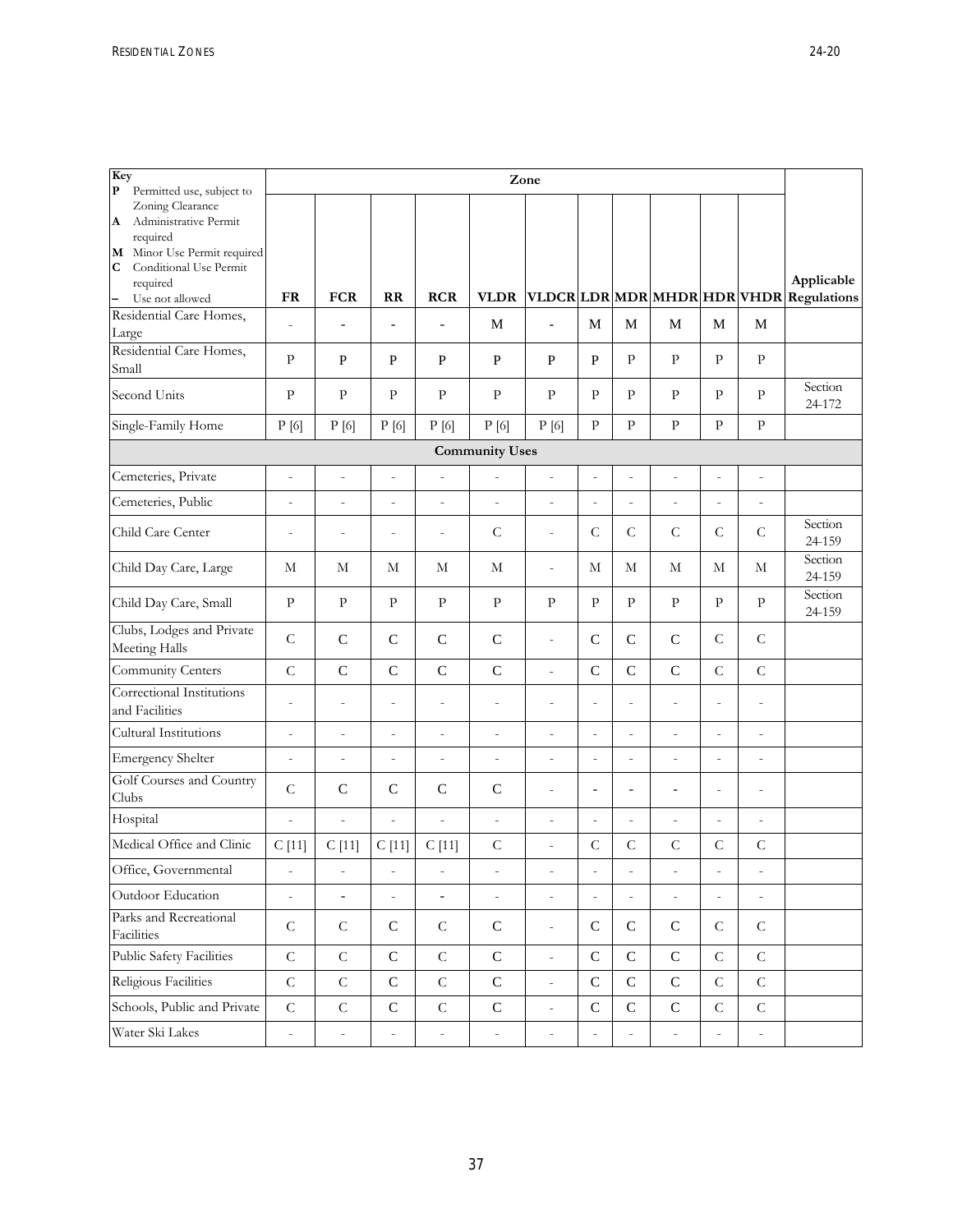| Key<br>$\mathbf P$<br>Permitted use, subject to                                                                                      | Zone                     |                              |                              |                            |                            |                              |                          |                          |                              |                          |                          |                                        |
|--------------------------------------------------------------------------------------------------------------------------------------|--------------------------|------------------------------|------------------------------|----------------------------|----------------------------|------------------------------|--------------------------|--------------------------|------------------------------|--------------------------|--------------------------|----------------------------------------|
| Zoning Clearance<br>Administrative Permit<br>A<br>required<br>M Minor Use Permit required<br>Conditional Use Permit<br>C<br>required |                          |                              |                              |                            |                            |                              |                          |                          |                              |                          |                          | Applicable                             |
| Use not allowed<br>$\qquad \qquad -$                                                                                                 | <b>FR</b>                | <b>FCR</b>                   | RR                           | <b>RCR</b>                 | <b>VLDR</b>                |                              |                          |                          |                              |                          |                          | VLDCRLDR MDR MHDR HDR VHDR Regulations |
| <b>Commercial Uses</b>                                                                                                               |                          |                              |                              |                            |                            |                              |                          |                          |                              |                          |                          |                                        |
| <b>Adult Businesses</b>                                                                                                              | $\overline{\phantom{a}}$ | $\overline{\phantom{0}}$     | $\overline{\phantom{0}}$     | $\overline{\phantom{0}}$   | $\overline{a}$             | $\centerdot$                 | $\overline{\phantom{0}}$ | $\overline{a}$           | $\centerdot$                 | $\centerdot$             | $\overline{a}$           |                                        |
| Agricultural Product Sales,<br>Off-Site                                                                                              | $\overline{a}$           | ÷                            | $\overline{a}$               | $\overline{a}$             |                            |                              | $\overline{a}$           |                          | $\overline{a}$               | $\overline{a}$           | $\overline{a}$           |                                        |
| Agricultural Product Sales,<br>On-Site                                                                                               | $\mathbf{P}$             | $\mathbf{P}$                 | P                            | $\mathbf{P}$               | $\mathbf{P}$               | $\mathbf{P}$                 | $\overline{\phantom{a}}$ | $\overline{a}$           | $\overline{a}$               | $\overline{a}$           | $\overline{a}$           |                                        |
| Agricultural Support<br>Services, General                                                                                            | $\overline{a}$           | $\overline{a}$               | ÷                            | $\overline{a}$             | $\overline{a}$             | $\overline{a}$               | $\overline{a}$           | $\overline{a}$           | $\overline{a}$               | $\overline{a}$           | $\overline{a}$           |                                        |
| Agricultural Support<br>Services, Light                                                                                              | $\overline{a}$           | $\qquad \qquad \blacksquare$ | $\qquad \qquad \blacksquare$ | $\overline{\phantom{0}}$   | $\overline{a}$             | $\overline{a}$               | $\overline{a}$           | $\overline{a}$           | $\overline{a}$               | $\overline{a}$           | $\overline{a}$           |                                        |
| Animal Services                                                                                                                      | $\mathcal{C}$            | $\mathsf{C}$                 | $\mathcal{C}$                | $\mathsf{C}$               | $\overline{a}$             | $\overline{a}$               | $\overline{\phantom{m}}$ | $\overline{a}$           | $\overline{a}$               | L,                       | $\overline{a}$           |                                        |
| Bars, Nightclubs and<br>Lounges                                                                                                      | $\overline{a}$           | $\overline{a}$               | $\qquad \qquad \blacksquare$ | $\overline{a}$             | $\overline{a}$             | $\overline{a}$               | $\overline{\phantom{a}}$ | $\overline{a}$           | $\overline{a}$               | $\overline{a}$           | $\overline{a}$           |                                        |
| Bed and Breakfast                                                                                                                    | М                        | M                            | M                            | M                          | M                          | $\overline{a}$               | M                        | M                        | M                            | М                        | М                        |                                        |
| Commercial Recreation,<br>Indoor                                                                                                     | $\overline{a}$           | $\overline{\phantom{m}}$     | $\overline{a}$               | $\overline{a}$             | $\overline{\phantom{a}}$   | $\overline{a}$               | $\overline{\phantom{a}}$ | $\overline{a}$           | $\overline{a}$               | $\overline{a}$           | $\overline{a}$           |                                        |
| Commercial Recreation,<br>Outdoor                                                                                                    | C[3]                     | C[3]                         | $\overline{a}$               | $\overline{a}$             | $\overline{a}$             | $\overline{a}$               | $\overline{a}$           | $\overline{a}$           | $\overline{a}$               | i,                       | $\overline{a}$           |                                        |
| Construction, Maintenance<br>and Repair Services                                                                                     | $\overline{\phantom{m}}$ | $\overline{a}$               | $\overline{a}$               | L,                         | $\overline{a}$             | $\overline{a}$               | $\overline{\phantom{a}}$ | L                        | $\overline{a}$               | $\overline{a}$           | $\overline{a}$           |                                        |
| Drive-through Facility                                                                                                               | $\overline{a}$           | $\overline{a}$               | $\overline{a}$               | $\overline{a}$             | $\overline{a}$             | $\overline{\phantom{a}}$     | $\overline{a}$           | L,                       | $\overline{a}$               | $\overline{a}$           | $\overline{a}$           |                                        |
| <b>Equipment Sales and</b><br>Rental                                                                                                 |                          |                              | $\overline{a}$               | $\overline{a}$             | $\overline{a}$             |                              | $\overline{a}$           | $\overline{a}$           | $\overline{a}$               | $\overline{a}$           | $\overline{a}$           |                                        |
| Firewood Storage,<br>Processing and Off-Site<br>Sales, Small                                                                         | P                        | P                            | P                            | $\mathbf{p}$               | P                          |                              | $\overline{a}$           | $\overline{a}$           |                              | L,                       |                          |                                        |
| Firewood Storage,<br>Processing and Off-Site<br>Sales, Medium                                                                        | М                        | М                            | М                            | М                          | М                          |                              |                          |                          |                              |                          |                          |                                        |
| Firewood Storage,<br>Processing and Off-<br>Site/On-Site Sales, Large                                                                | ${\cal C}$               | ${\cal C}$                   | $\mathsf C$                  | $\mathsf C$                |                            |                              |                          |                          |                              |                          |                          |                                        |
| Gas and Service Stations                                                                                                             | $\overline{\phantom{a}}$ | $\overline{a}$               | $\bar{\phantom{a}}$          | $\overline{a}$             | $\overline{a}$             | $\overline{\phantom{a}}$     | $\overline{\phantom{a}}$ | $\overline{a}$           | $\overline{\phantom{a}}$     | $\overline{\phantom{a}}$ | $\centerdot$             |                                        |
| Heavy Equipment Storage                                                                                                              | $\, {\bf p}$             | See<br>Section<br>24-173.2   | $\rm{P}$                     | See<br>Section<br>24-173.2 | See<br>Section<br>24-173.1 | $\bar{\phantom{a}}$          | $\overline{\phantom{a}}$ | $\overline{a}$           | $\qquad \qquad \blacksquare$ | $\overline{a}$           |                          | Section<br>24-156                      |
| Hotel and Motel                                                                                                                      | $\overline{\phantom{a}}$ | $\overline{a}$               | $\bar{\phantom{a}}$          | $\overline{a}$             | $\overline{\phantom{0}}$   | $\overline{\phantom{0}}$     | $\overline{\phantom{a}}$ | $\overline{a}$           | $\overline{\phantom{0}}$     | $\overline{\phantom{a}}$ | $\overline{\phantom{0}}$ |                                        |
| Hunting and Fishing Clubs                                                                                                            | C[3]                     | C[3]                         | $\overline{\phantom{a}}$     | $\bar{\phantom{a}}$        | $\overline{\phantom{a}}$   | $\bar{ }$                    | $\overline{\phantom{a}}$ | $\overline{\phantom{m}}$ | $\qquad \qquad -$            | $\overline{\phantom{a}}$ | $\overline{\phantom{m}}$ |                                        |
| Nursery, Retail                                                                                                                      | C[5]                     | C[5]                         | C[5]                         | C[5]                       | $\overline{\phantom{a}}$   | $\qquad \qquad \blacksquare$ | $\overline{\phantom{m}}$ | $\overline{a}$           | $\overline{\phantom{m}}$     | $\overline{\phantom{m}}$ | $\overline{a}$           |                                        |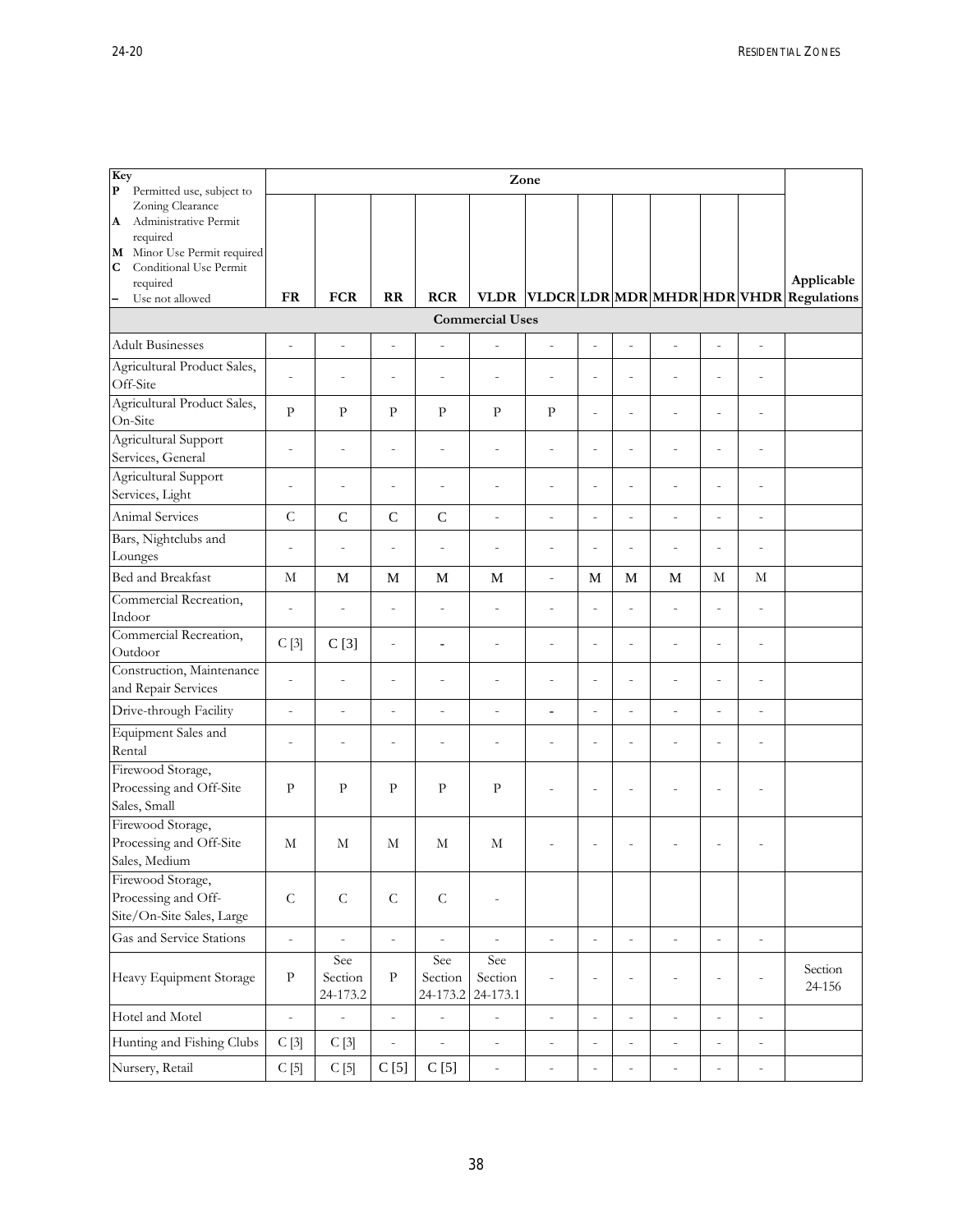| Key<br>${\bf P}$<br>Permitted use, subject to                                                                                                           | Zone                     |                          |                              |                          |                                                |                          |                          |                          |                          |                          |                          |                                                 |
|---------------------------------------------------------------------------------------------------------------------------------------------------------|--------------------------|--------------------------|------------------------------|--------------------------|------------------------------------------------|--------------------------|--------------------------|--------------------------|--------------------------|--------------------------|--------------------------|-------------------------------------------------|
| Zoning Clearance<br>Administrative Permit<br>A<br>required<br>M Minor Use Permit required<br>Conditional Use Permit<br>C<br>required<br>Use not allowed | <b>FR</b>                | <b>FCR</b>               | RR                           | <b>RCR</b>               | <b>VLDR</b>                                    |                          |                          |                          |                          |                          |                          | Applicable<br>VLDCRLDRMDRMHDRHDRVHDRRegulations |
| Nursery, Wholesale                                                                                                                                      | C[5]                     | C[5]                     | C[5]                         | C[5]                     |                                                |                          |                          |                          |                          |                          |                          |                                                 |
| Offices, Professional                                                                                                                                   | $\overline{a}$           | $\frac{1}{2}$            | $\overline{a}$               | $\overline{a}$           | $\overline{a}$                                 |                          | $\overline{a}$           | $\overline{a}$           | $\overline{a}$           | L,                       | $\overline{a}$           |                                                 |
| <b>Personal Services</b>                                                                                                                                | $\overline{C}$           | $\mathsf{C}$             | $\mathsf{C}$                 | $\mathbf C$              | $\mathsf{C}$                                   | $\overline{a}$           | $\mathbf C$              | M                        | M                        | $\mathbf M$              | $\mathbf{M}$             |                                                 |
| Personal Services,<br>Restricted                                                                                                                        | $\overline{a}$           | $\overline{a}$           | $\overline{a}$               | $\overline{a}$           | $\overline{a}$                                 | $\overline{a}$           | $\overline{\phantom{a}}$ | $\overline{a}$           | $\overline{a}$           | $\overline{a}$           | $\overline{a}$           |                                                 |
| Public/Mini-Storage                                                                                                                                     | $\overline{\phantom{a}}$ | $\overline{\phantom{a}}$ | $\overline{a}$               | $\overline{\phantom{m}}$ | $\overline{\phantom{a}}$                       | $\overline{a}$           | $\centerdot$             | $\overline{\phantom{a}}$ | $\overline{a}$           | $\overline{\phantom{a}}$ | $\overline{a}$           |                                                 |
| Recreational Vehicle Parks                                                                                                                              | $\overline{a}$           | $\overline{a}$           | $\overline{a}$               | $\overline{a}$           | $\overline{a}$                                 | $\overline{a}$           | $\overline{\phantom{m}}$ | $\overline{a}$           | $\overline{a}$           | $\overline{a}$           | $\overline{a}$           |                                                 |
| Restaurant                                                                                                                                              | $\overline{\phantom{0}}$ | $\overline{\phantom{0}}$ | $\centerdot$                 | $\centerdot$             | $\overline{\phantom{a}}$                       | $\overline{a}$           | $\overline{\phantom{0}}$ | $\overline{a}$           | $\overline{\phantom{0}}$ | $\overline{a}$           | $\overline{a}$           |                                                 |
| Retail, General                                                                                                                                         | $\overline{\phantom{a}}$ | $\overline{\phantom{a}}$ | $\overline{a}$               | $\centerdot$             | $\overline{a}$                                 | $\overline{a}$           | $\centerdot$             | $\mathsf{C}$             | $\mathsf C$              | $\mathsf{C}$             | $\mathsf{C}$             |                                                 |
| Retail, Large Projects                                                                                                                                  | $\frac{1}{2}$            | $\overline{a}$           | $\overline{a}$               | $\overline{a}$           | $\sim$                                         | $\overline{a}$           | $\overline{a}$           | $\overline{a}$           | $\overline{a}$           | $\overline{a}$           | $\overline{a}$           |                                                 |
| Retail, Restricted                                                                                                                                      | $\overline{a}$           | $\overline{a}$           | $\overline{a}$               | $\overline{a}$           | $\overline{a}$                                 | $\overline{a}$           | $\overline{a}$           | $\overline{a}$           | $\overline{a}$           | L,                       | $\overline{a}$           |                                                 |
| Vehicle Repair                                                                                                                                          | $\overline{\phantom{0}}$ | $\overline{\phantom{a}}$ | $\centerdot$                 | $\overline{\phantom{m}}$ | $\overline{a}$                                 | $\overline{a}$           | $\overline{a}$           | $\overline{a}$           | $\overline{\phantom{0}}$ | $\overline{a}$           | $\centerdot$             |                                                 |
| Vehicle Sales and Rental                                                                                                                                | $\frac{1}{2}$            | $\overline{a}$           | $\overline{a}$               | $\overline{a}$           | $\overline{a}$                                 | $\overline{a}$           | $\overline{a}$           | $\overline{a}$           | $\overline{a}$           | $\overline{a}$           | $\overline{a}$           |                                                 |
| Vehicle Service and<br>Maintenance                                                                                                                      | $\overline{a}$           | $\overline{a}$           | $\overline{a}$               | $\overline{a}$           | $\overline{a}$                                 | L,                       | $\overline{a}$           | $\overline{a}$           | $\overline{a}$           | $\overline{a}$           | $\overline{a}$           |                                                 |
| Wine, Olive Oil, Fruit and<br>Nut, Micro-Brewery and<br>Micro-Distillery Facilities                                                                     |                          | See Section 24-175       |                              |                          | ÷,                                             | $\overline{a}$           | $\overline{a}$           | $\overline{a}$           | L,                       | $\overline{a}$           | $\overline{\phantom{0}}$ |                                                 |
|                                                                                                                                                         |                          |                          |                              |                          | <b>Industrial Uses</b>                         |                          |                          |                          |                          |                          |                          |                                                 |
| Composting Facilities                                                                                                                                   | $\overline{\phantom{m}}$ | $\overline{\phantom{a}}$ | $\overline{a}$               | $\overline{a}$           | $\overline{a}$                                 | $\overline{a}$           | $\overline{\phantom{a}}$ | $\overline{a}$           | $\overline{a}$           | $\overline{a}$           | $\overline{a}$           |                                                 |
| Manufacturing, General                                                                                                                                  | $\overline{a}$           | $\overline{a}$           | $\overline{a}$               | $\overline{a}$           | $\overline{a}$                                 | $\overline{a}$           | $\overline{a}$           | $\overline{a}$           | $\overline{a}$           | $\overline{a}$           | $\overline{a}$           |                                                 |
| Manufacturing, Heavy                                                                                                                                    | $\overline{a}$           | $\overline{a}$           | $\overline{a}$               | $\overline{a}$           | $\overline{a}$                                 | L,                       | $\overline{a}$           | $\overline{a}$           | $\overline{a}$           | $\overline{a}$           | $\overline{a}$           |                                                 |
| Manufacturing, Light                                                                                                                                    | $\overline{a}$           | $\overline{a}$           | $\overline{a}$               | $\overline{a}$           | $\overline{a}$                                 | $\overline{a}$           | $\overline{a}$           | $\overline{a}$           | $\overline{a}$           | $\overline{a}$           | $\overline{a}$           |                                                 |
| Research and Development                                                                                                                                | $\overline{a}$           | $\overline{a}$           | $\overline{a}$               | $\bar{ }$                | $\overline{a}$                                 |                          | $\overline{a}$           | $\overline{a}$           | $\overline{a}$           | $\overline{a}$           | $\overline{a}$           |                                                 |
| Warehousing, Wholesaling<br>and Distribution                                                                                                            |                          |                          |                              |                          |                                                |                          |                          |                          |                          |                          |                          |                                                 |
|                                                                                                                                                         |                          |                          |                              |                          | Transportation, Communication and Utility Uses |                          |                          |                          |                          |                          |                          |                                                 |
| Aerial Applicator and<br><b>Support Services</b>                                                                                                        | $\overline{a}$           | $\overline{\phantom{a}}$ | $\overline{a}$               | $\overline{a}$           | $\overline{\phantom{a}}$                       | $\overline{\phantom{0}}$ | $\frac{1}{2}$            | $\overline{\phantom{a}}$ | $\overline{\phantom{0}}$ | $\overline{a}$           | $\frac{1}{2}$            |                                                 |
| Airport-Related Uses                                                                                                                                    | $\overline{a}$           | $\overline{a}$           | $\overline{a}$               | $\overline{a}$           | $\overline{a}$                                 | $\overline{a}$           | $\frac{1}{2}$            | $\overline{\phantom{a}}$ | $\overline{a}$           | $\frac{1}{2}$            | $\overline{\phantom{0}}$ |                                                 |
| Farm Airstrips                                                                                                                                          | $\overline{\phantom{0}}$ | $\overline{\phantom{a}}$ | $\overline{\phantom{a}}$     | $\overline{\phantom{a}}$ | $\overline{\phantom{a}}$                       | $\overline{a}$           | $\bar{\phantom{a}}$      | $\overline{\phantom{a}}$ | $\overline{a}$           | $\overline{\phantom{a}}$ | $\overline{\phantom{0}}$ |                                                 |
| Freight and Truck<br>Terminals and Yards                                                                                                                | L                        |                          | $\qquad \qquad \blacksquare$ | $\overline{a}$           | $\overline{a}$                                 | $\overline{a}$           | $\overline{\phantom{a}}$ |                          | $\overline{a}$           | $\overline{a}$           | $\overline{a}$           |                                                 |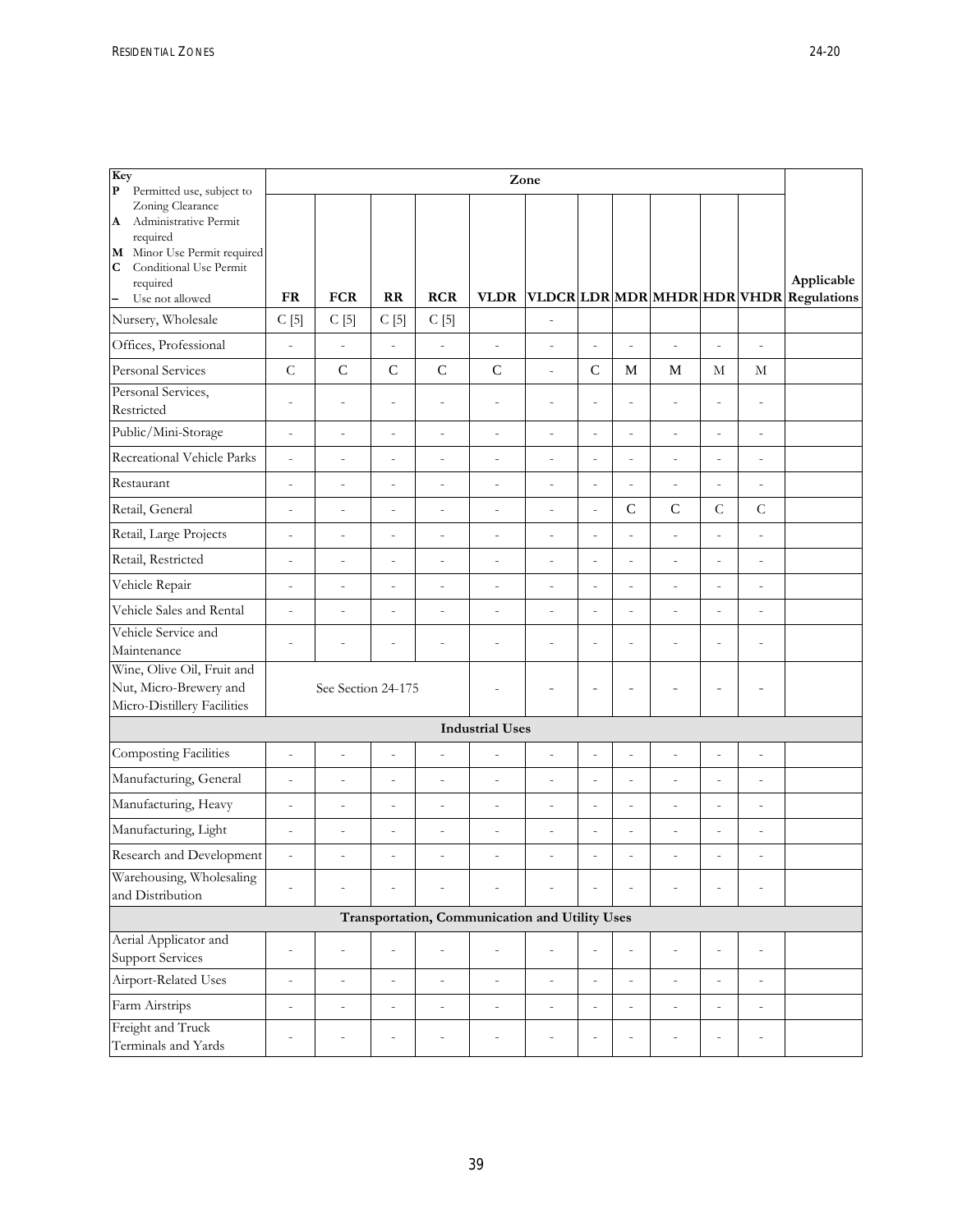| Key<br>$\mathbf{P}$<br>Permitted use, subject to       | Zone           |                          |                |                |                                               |                |                          |                |                          |                |                          |                                                 |
|--------------------------------------------------------|----------------|--------------------------|----------------|----------------|-----------------------------------------------|----------------|--------------------------|----------------|--------------------------|----------------|--------------------------|-------------------------------------------------|
| Zoning Clearance                                       |                |                          |                |                |                                               |                |                          |                |                          |                |                          |                                                 |
| Administrative Permit<br>$\mathbf{A}$                  |                |                          |                |                |                                               |                |                          |                |                          |                |                          |                                                 |
| required                                               |                |                          |                |                |                                               |                |                          |                |                          |                |                          |                                                 |
| Minor Use Permit required<br>M                         |                |                          |                |                |                                               |                |                          |                |                          |                |                          |                                                 |
| Conditional Use Permit<br>$\mathbf C$                  |                |                          |                |                |                                               |                |                          |                |                          |                |                          |                                                 |
| required                                               | <b>FR</b>      | <b>FCR</b>               | RR             | <b>RCR</b>     | <b>VLDR</b>                                   |                |                          |                |                          |                |                          | Applicable<br>VLDCRLDRMDRMHDRHDRVHDRRegulations |
| Use not allowed<br>$\qquad \qquad -$                   |                |                          |                |                |                                               |                |                          |                |                          |                |                          |                                                 |
| Recycling Collection                                   | $\overline{a}$ | $\overline{\phantom{a}}$ | $\overline{a}$ | $\overline{a}$ | $\overline{a}$                                |                | ÷                        |                | $\overline{\phantom{a}}$ | $\overline{a}$ | $\overline{\phantom{a}}$ |                                                 |
| Facility, Large                                        |                |                          |                |                |                                               |                |                          |                |                          |                |                          |                                                 |
| Recycling Collection                                   | $\overline{a}$ | $\overline{a}$           | ÷,             | ÷              | $\overline{a}$                                |                | $\overline{\phantom{a}}$ | $\overline{a}$ | L,                       | $\overline{a}$ | ÷,                       |                                                 |
| Facility, Small                                        |                |                          |                |                |                                               |                |                          |                |                          |                |                          |                                                 |
| <b>Recycling Processing</b>                            |                |                          |                |                |                                               |                |                          |                |                          |                |                          |                                                 |
| Facility, Heavy                                        |                |                          |                |                |                                               |                | L,                       |                |                          | $\overline{a}$ | ÷,                       |                                                 |
| Recycling Processing                                   |                |                          |                |                |                                               |                |                          |                |                          |                |                          |                                                 |
| Facility, Light                                        |                |                          | $\overline{a}$ |                | $\overline{a}$                                |                | $\overline{a}$           |                | L,                       | $\overline{a}$ | $\overline{a}$           |                                                 |
| Reverse Vending Machine                                | $\overline{a}$ | $\overline{a}$           | $\overline{a}$ | $\overline{a}$ | $\overline{a}$                                | ÷              | $\overline{\phantom{a}}$ | $\overline{a}$ | L,                       | $\overline{a}$ | ÷,                       |                                                 |
| Runways and Heliports                                  | $\overline{a}$ |                          | $\overline{a}$ |                | $\overline{a}$                                |                | $\overline{a}$           |                | L                        | $\overline{a}$ | $\overline{a}$           |                                                 |
| Telecommunications<br><b>Facilities</b>                |                |                          |                |                | See Article 26 (Telecommunication Facilities) |                |                          |                |                          |                |                          |                                                 |
| Utilities, Major                                       | C[10]          | $C$ [10]                 | C[10]          | $C$ [10]       | $\overline{a}$                                |                | $\overline{a}$           |                | L,                       | $\overline{a}$ |                          | Section<br>24-157                               |
| Utilities, Intermediate                                | M [9]          | M[9]                     | M [9]          | M[9]           | $\overline{\phantom{m}}$                      | $\overline{a}$ | ÷                        |                | ÷,                       | $\overline{a}$ |                          | Section                                         |
|                                                        |                |                          |                |                |                                               |                |                          |                |                          |                |                          | 24-157                                          |
| Utilities, Accessory                                   | A[8]           | M [13]                   | A[8]           | M [13]         | $\overline{a}$                                |                | $\overline{a}$           |                | ٠                        | L,             |                          | Section                                         |
|                                                        |                |                          |                |                |                                               |                |                          |                |                          |                |                          | 24-157                                          |
| Utilities, Minor                                       | P[7]           | P[7]                     | $P$ [7]        | P[7]           | P[7]                                          | P[12]          | P[7]                     | P[7]           | $P$ [7]                  | P[7]           | P[7]                     | Section<br>24-157                               |
|                                                        |                |                          |                |                | <b>Other Uses</b>                             |                |                          |                |                          |                |                          |                                                 |
| Accessory Uses and<br>See Section 24-156<br>Structures |                |                          |                |                |                                               |                |                          |                |                          |                |                          |                                                 |

Notes:

[1] See Article 42 (Glossary) for definitions of listed land uses.

[2] Standards in the Zoning Ordinance that apply to specific uses are identified under the column "Applicable Regulations," defined under Section

24-8G.5, and are intended to direct the reader to a section that is related to the use.

[3] Permitted only on sites 5 acres or larger.

[4] Requires the approval of a mining permit and reclamation plan pursuant to Butte County Code Chapter 13.

[5] Permitted only on sites 1-acre or larger.

[6] One single-family home and a second dwelling is permitted per legal parcel.

[7] Micro Wind Systems are subject to an Administrative Permit in all residential zones.

[8] Agricultural Wind Energy System permitted in the FR and RR with a Minor Use Permit and not allowed in all other residential zones.

[9] Small Wind Energy Systems are subject to a Conditional Use Permit in the RR, RCR, FR and FCR zones and not allowed in all other residential zones.

[10] Large Wind Energy Systems not allowed.

[11] Medical Offices and Clinics are not permitted in areas subject to the Unique Agriculture Overlay Zone.

[12] Micro Wind Systems are not permitted in the VLDCR Zones.

[13] Minor Use Permit for Tier 2 Solar Electric System only, all other Utility, Accessory uses not allowed.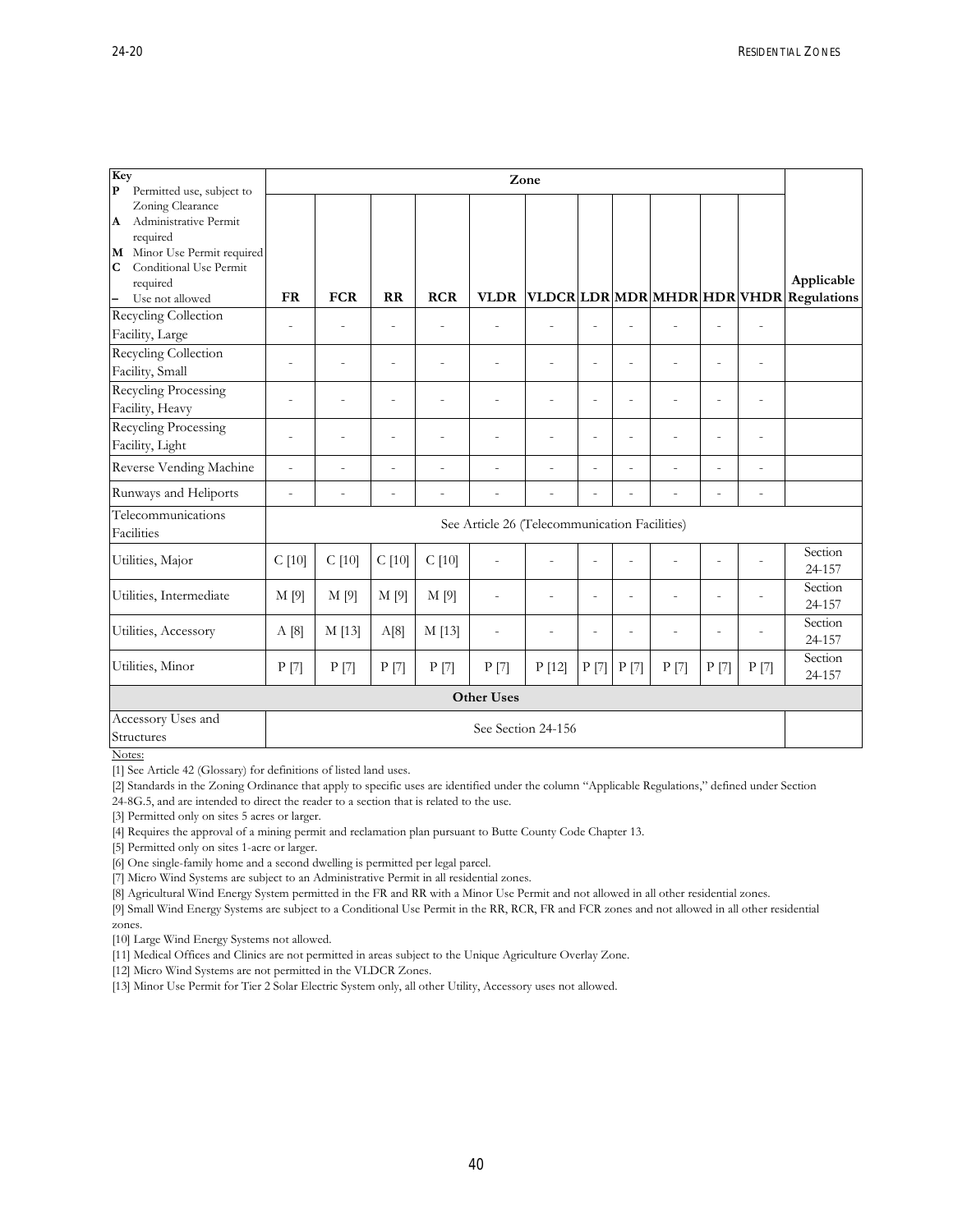**B. Parcel Size and Density.** Table 24-20-1 (Parcel Size and Density for Residential Zones) identifies the parcel size and density standards that apply in residential zones.

|                |                                 |                                  | <b>Residential Density [2]</b> |                      |  |  |  |  |
|----------------|---------------------------------|----------------------------------|--------------------------------|----------------------|--|--|--|--|
|                | Parcel Area<br>$(min.)$ [4] [5] | Parcel Width<br>$(min.)$ [1] [4] | Min.                           | Max. [3]             |  |  |  |  |
| $FR-1$         | 1 acre                          | 65 ft.                           |                                | 1 unit per acre      |  |  |  |  |
| $FR-2$         | 2 acres                         | 65 ft.                           | —                              | 1 unit per 2 acres   |  |  |  |  |
| $FR-5$         | 5 acres                         | 65 ft.                           | —                              | 1 unit per 5 acres   |  |  |  |  |
| $FR-10$        | 10 acres                        | 65 ft.                           |                                | 1 unit per 10 acres  |  |  |  |  |
| FR-20 / FCR-20 | 20 acres                        | 65 ft.                           |                                | 1 unit per 20 acres  |  |  |  |  |
| $FR-40$        | 40 acres                        | 65 ft.                           |                                | 1 unit per 40 acres  |  |  |  |  |
| $RR-5$         | 5 acres                         | 65 ft.                           |                                | 1 unit per 5 acres   |  |  |  |  |
| RR-10 / RCR-10 | 10 acres                        | 65 ft.                           |                                | 1 unit per 10 acres  |  |  |  |  |
| <b>VLDR</b>    | 1 acre                          | 65 ft.                           |                                | 1 unit per acre      |  |  |  |  |
| $VLDR-2.5$     | 2.5 acres                       | 65 ft.                           |                                | 1 unit per 2.5 acres |  |  |  |  |
| <b>VLDCR</b>   | 1 acre                          | 65 ft.                           | —                              | 1 unit per acre      |  |  |  |  |
| LDR            | 13,500 sq. ft.                  | 50 ft.                           | $\overline{\phantom{0}}$       | 3 units per acre     |  |  |  |  |
| <b>MDR</b>     | $6,000$ sq. ft.                 | 50 ft.                           | —                              | 6 units per acre     |  |  |  |  |
| <b>MHDR</b>    | 3,500 sq. ft.                   | 35 ft.                           |                                | 14 units per acre    |  |  |  |  |
| <b>HDR</b>     | 3,500 sq. ft.                   | 35 ft.                           | 14 units per acre              | 20 units per acre    |  |  |  |  |
| <b>VHDR</b>    | 3,500 sq. ft.                   | 35 ft.                           | 20 units per acre              | 30 units per acre    |  |  |  |  |

TABLE 24-20-1 PARCEL SIZE AND DENSITY FOR RESIDENTIAL ZONES

Notes:

[1] A minimum 40-foot parcel width is permitted for cul-de-sac parcels.

[2] Second units are permitted in all residential zones.

[3] In the FR, FCR, RR, RCR, LDR and VLDR zones, only one primary dwelling unit and one second unit is permitted per parcel, regardless of parcel size.

[4] Applies only to the creation of new parcels through the subdivision process.

[5] Corner parcels may exceed maximum permitted parcel area by up to 10 percent.

**C. Structure Setbacks and Height.** Table 24-20-2 (Setback and Height Standards for Residential Zones) identifies structure setback and height standards that apply in residential zones.